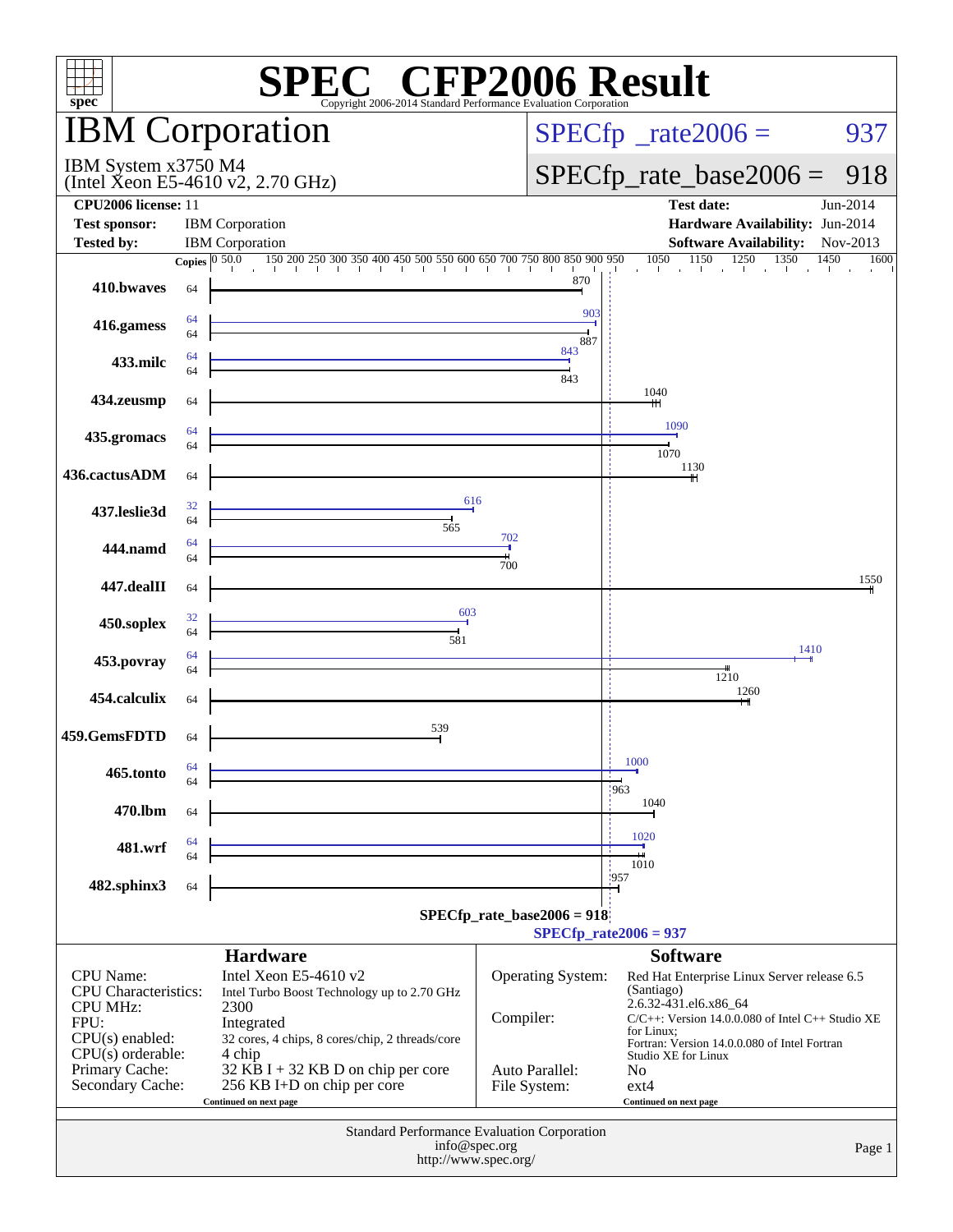

## **IBM** Corporation

#### IBM System x3750 M4

(Intel Xeon E5-4610 v2, 2.70 GHz)

#### $SPECTp_rate2006 = 937$

### [SPECfp\\_rate\\_base2006 =](http://www.spec.org/auto/cpu2006/Docs/result-fields.html#SPECfpratebase2006) 918

| <b>CPU2006 license: 11</b>                                                 |                                                                                                                                                |                                                                                    | <b>Test date:</b><br>$Jun-2014$                                  |
|----------------------------------------------------------------------------|------------------------------------------------------------------------------------------------------------------------------------------------|------------------------------------------------------------------------------------|------------------------------------------------------------------|
| <b>Test sponsor:</b>                                                       | <b>IBM</b> Corporation                                                                                                                         |                                                                                    | Hardware Availability: Jun-2014                                  |
| <b>Tested by:</b>                                                          | <b>IBM</b> Corporation                                                                                                                         |                                                                                    | <b>Software Availability:</b><br>$Nov-2013$                      |
| L3 Cache:<br>Other Cache:<br>Memory:<br>Disk Subsystem:<br>Other Hardware: | 16 MB I+D on chip per chip<br>None<br>512 GB (32 x 16 GB 2Rx4 PC3-14900R-13, ECC,<br>running at 1600 MHz)<br>1 x 300 GB SAS, 10000 RPM<br>None | <b>System State:</b><br><b>Base Pointers:</b><br>Peak Pointers:<br>Other Software: | Run level 3 (multi-user)<br>$32/64$ -bit<br>$32/64$ -bit<br>None |

#### **[Results Table](http://www.spec.org/auto/cpu2006/Docs/result-fields.html#ResultsTable) [Benchmark](http://www.spec.org/auto/cpu2006/Docs/result-fields.html#Benchmark) [Copies](http://www.spec.org/auto/cpu2006/Docs/result-fields.html#Copies) [Seconds](http://www.spec.org/auto/cpu2006/Docs/result-fields.html#Seconds) [Ratio](http://www.spec.org/auto/cpu2006/Docs/result-fields.html#Ratio) [Seconds](http://www.spec.org/auto/cpu2006/Docs/result-fields.html#Seconds) [Ratio](http://www.spec.org/auto/cpu2006/Docs/result-fields.html#Ratio) [Seconds](http://www.spec.org/auto/cpu2006/Docs/result-fields.html#Seconds) [Ratio](http://www.spec.org/auto/cpu2006/Docs/result-fields.html#Ratio) Base [Copies](http://www.spec.org/auto/cpu2006/Docs/result-fields.html#Copies) [Seconds](http://www.spec.org/auto/cpu2006/Docs/result-fields.html#Seconds) [Ratio](http://www.spec.org/auto/cpu2006/Docs/result-fields.html#Ratio) [Seconds](http://www.spec.org/auto/cpu2006/Docs/result-fields.html#Seconds) [Ratio](http://www.spec.org/auto/cpu2006/Docs/result-fields.html#Ratio) [Seconds](http://www.spec.org/auto/cpu2006/Docs/result-fields.html#Seconds) [Ratio](http://www.spec.org/auto/cpu2006/Docs/result-fields.html#Ratio) Peak** [410.bwaves](http://www.spec.org/auto/cpu2006/Docs/410.bwaves.html) 64 999 871 **[999](http://www.spec.org/auto/cpu2006/Docs/result-fields.html#Median) [870](http://www.spec.org/auto/cpu2006/Docs/result-fields.html#Median)** 999 870 64 999 871 **[999](http://www.spec.org/auto/cpu2006/Docs/result-fields.html#Median) [870](http://www.spec.org/auto/cpu2006/Docs/result-fields.html#Median)** 999 870 [416.gamess](http://www.spec.org/auto/cpu2006/Docs/416.gamess.html) 64 1412 887 **[1413](http://www.spec.org/auto/cpu2006/Docs/result-fields.html#Median) [887](http://www.spec.org/auto/cpu2006/Docs/result-fields.html#Median)** 1416 885 64 1387 904 **[1387](http://www.spec.org/auto/cpu2006/Docs/result-fields.html#Median) [903](http://www.spec.org/auto/cpu2006/Docs/result-fields.html#Median)** 1388 903 [433.milc](http://www.spec.org/auto/cpu2006/Docs/433.milc.html) 64 **[697](http://www.spec.org/auto/cpu2006/Docs/result-fields.html#Median) [843](http://www.spec.org/auto/cpu2006/Docs/result-fields.html#Median)** 697 843 698 842 64 697 843 **[697](http://www.spec.org/auto/cpu2006/Docs/result-fields.html#Median) [843](http://www.spec.org/auto/cpu2006/Docs/result-fields.html#Median)** 699 841 [434.zeusmp](http://www.spec.org/auto/cpu2006/Docs/434.zeusmp.html) 64 552 1050 **[558](http://www.spec.org/auto/cpu2006/Docs/result-fields.html#Median) [1040](http://www.spec.org/auto/cpu2006/Docs/result-fields.html#Median)** 562 1040 64 552 1050 **[558](http://www.spec.org/auto/cpu2006/Docs/result-fields.html#Median) [1040](http://www.spec.org/auto/cpu2006/Docs/result-fields.html#Median)** 562 1040 [435.gromacs](http://www.spec.org/auto/cpu2006/Docs/435.gromacs.html) 64 **[425](http://www.spec.org/auto/cpu2006/Docs/result-fields.html#Median) [1070](http://www.spec.org/auto/cpu2006/Docs/result-fields.html#Median)** 425 1080 425 1070 64 **[418](http://www.spec.org/auto/cpu2006/Docs/result-fields.html#Median) [1090](http://www.spec.org/auto/cpu2006/Docs/result-fields.html#Median)** 418 1090 418 1090 [436.cactusADM](http://www.spec.org/auto/cpu2006/Docs/436.cactusADM.html) 64 670 1140 678 1130 **[676](http://www.spec.org/auto/cpu2006/Docs/result-fields.html#Median) [1130](http://www.spec.org/auto/cpu2006/Docs/result-fields.html#Median)** 64 670 1140 678 1130 **[676](http://www.spec.org/auto/cpu2006/Docs/result-fields.html#Median) [1130](http://www.spec.org/auto/cpu2006/Docs/result-fields.html#Median)** [437.leslie3d](http://www.spec.org/auto/cpu2006/Docs/437.leslie3d.html) 64 1061 567 1067 564 **[1064](http://www.spec.org/auto/cpu2006/Docs/result-fields.html#Median) [565](http://www.spec.org/auto/cpu2006/Docs/result-fields.html#Median)** 32 489 615 **[489](http://www.spec.org/auto/cpu2006/Docs/result-fields.html#Median) [616](http://www.spec.org/auto/cpu2006/Docs/result-fields.html#Median)** 488 617 [444.namd](http://www.spec.org/auto/cpu2006/Docs/444.namd.html) 64 733 700 **[733](http://www.spec.org/auto/cpu2006/Docs/result-fields.html#Median) [700](http://www.spec.org/auto/cpu2006/Docs/result-fields.html#Median)** 742 691 64 730 704 **[731](http://www.spec.org/auto/cpu2006/Docs/result-fields.html#Median) [702](http://www.spec.org/auto/cpu2006/Docs/result-fields.html#Median)** 733 700 [447.dealII](http://www.spec.org/auto/cpu2006/Docs/447.dealII.html) 64 472 1550 473 1550 **[473](http://www.spec.org/auto/cpu2006/Docs/result-fields.html#Median) [1550](http://www.spec.org/auto/cpu2006/Docs/result-fields.html#Median)** 64 472 1550 473 1550 **[473](http://www.spec.org/auto/cpu2006/Docs/result-fields.html#Median) [1550](http://www.spec.org/auto/cpu2006/Docs/result-fields.html#Median)** [450.soplex](http://www.spec.org/auto/cpu2006/Docs/450.soplex.html) 64 **[919](http://www.spec.org/auto/cpu2006/Docs/result-fields.html#Median) [581](http://www.spec.org/auto/cpu2006/Docs/result-fields.html#Median)** 921 580 916 582 32 **[442](http://www.spec.org/auto/cpu2006/Docs/result-fields.html#Median) [603](http://www.spec.org/auto/cpu2006/Docs/result-fields.html#Median)** 442 604 444 601 [453.povray](http://www.spec.org/auto/cpu2006/Docs/453.povray.html) 64 **[281](http://www.spec.org/auto/cpu2006/Docs/result-fields.html#Median) [1210](http://www.spec.org/auto/cpu2006/Docs/result-fields.html#Median)** 282 1210 280 1220 64 249 1370 **[242](http://www.spec.org/auto/cpu2006/Docs/result-fields.html#Median) [1410](http://www.spec.org/auto/cpu2006/Docs/result-fields.html#Median)** 241 1410 [454.calculix](http://www.spec.org/auto/cpu2006/Docs/454.calculix.html) 64 418 1260 **[419](http://www.spec.org/auto/cpu2006/Docs/result-fields.html#Median) [1260](http://www.spec.org/auto/cpu2006/Docs/result-fields.html#Median)** 424 1250 64 418 1260 **[419](http://www.spec.org/auto/cpu2006/Docs/result-fields.html#Median) [1260](http://www.spec.org/auto/cpu2006/Docs/result-fields.html#Median)** 424 1250 [459.GemsFDTD](http://www.spec.org/auto/cpu2006/Docs/459.GemsFDTD.html) 64 1257 540 1261 538 **[1261](http://www.spec.org/auto/cpu2006/Docs/result-fields.html#Median) [539](http://www.spec.org/auto/cpu2006/Docs/result-fields.html#Median)** 64 1257 540 1261 538 **[1261](http://www.spec.org/auto/cpu2006/Docs/result-fields.html#Median) [539](http://www.spec.org/auto/cpu2006/Docs/result-fields.html#Median)** [465.tonto](http://www.spec.org/auto/cpu2006/Docs/465.tonto.html) 64 654 963 654 963 **[654](http://www.spec.org/auto/cpu2006/Docs/result-fields.html#Median) [963](http://www.spec.org/auto/cpu2006/Docs/result-fields.html#Median)** 64 **[630](http://www.spec.org/auto/cpu2006/Docs/result-fields.html#Median) [1000](http://www.spec.org/auto/cpu2006/Docs/result-fields.html#Median)** 629 1000 631 998 [470.lbm](http://www.spec.org/auto/cpu2006/Docs/470.lbm.html) 64 845 1040 846 1040 **[846](http://www.spec.org/auto/cpu2006/Docs/result-fields.html#Median) [1040](http://www.spec.org/auto/cpu2006/Docs/result-fields.html#Median)** 64 845 1040 846 1040 **[846](http://www.spec.org/auto/cpu2006/Docs/result-fields.html#Median) [1040](http://www.spec.org/auto/cpu2006/Docs/result-fields.html#Median)** [481.wrf](http://www.spec.org/auto/cpu2006/Docs/481.wrf.html) 64 703 1020 711 1000 **[705](http://www.spec.org/auto/cpu2006/Docs/result-fields.html#Median) [1010](http://www.spec.org/auto/cpu2006/Docs/result-fields.html#Median)** 64 **[704](http://www.spec.org/auto/cpu2006/Docs/result-fields.html#Median) [1020](http://www.spec.org/auto/cpu2006/Docs/result-fields.html#Median)** 703 1020 705 1010 [482.sphinx3](http://www.spec.org/auto/cpu2006/Docs/482.sphinx3.html) 64 1301 958 **[1303](http://www.spec.org/auto/cpu2006/Docs/result-fields.html#Median) [957](http://www.spec.org/auto/cpu2006/Docs/result-fields.html#Median)** 1304 956 64 1301 958 **[1303](http://www.spec.org/auto/cpu2006/Docs/result-fields.html#Median) [957](http://www.spec.org/auto/cpu2006/Docs/result-fields.html#Median)** 1304 956

Results appear in the [order in which they were run.](http://www.spec.org/auto/cpu2006/Docs/result-fields.html#RunOrder) Bold underlined text [indicates a median measurement.](http://www.spec.org/auto/cpu2006/Docs/result-fields.html#Median)

#### **[Submit Notes](http://www.spec.org/auto/cpu2006/Docs/result-fields.html#SubmitNotes)**

 The numactl mechanism was used to bind copies to processors. The config file option 'submit' was used to generate numactl commands to bind each copy to a specific processor. For details, please see the config file.

#### **[Operating System Notes](http://www.spec.org/auto/cpu2006/Docs/result-fields.html#OperatingSystemNotes)**

Stack size set to unlimited using "ulimit -s unlimited"

Standard Performance Evaluation Corporation [info@spec.org](mailto:info@spec.org) <http://www.spec.org/>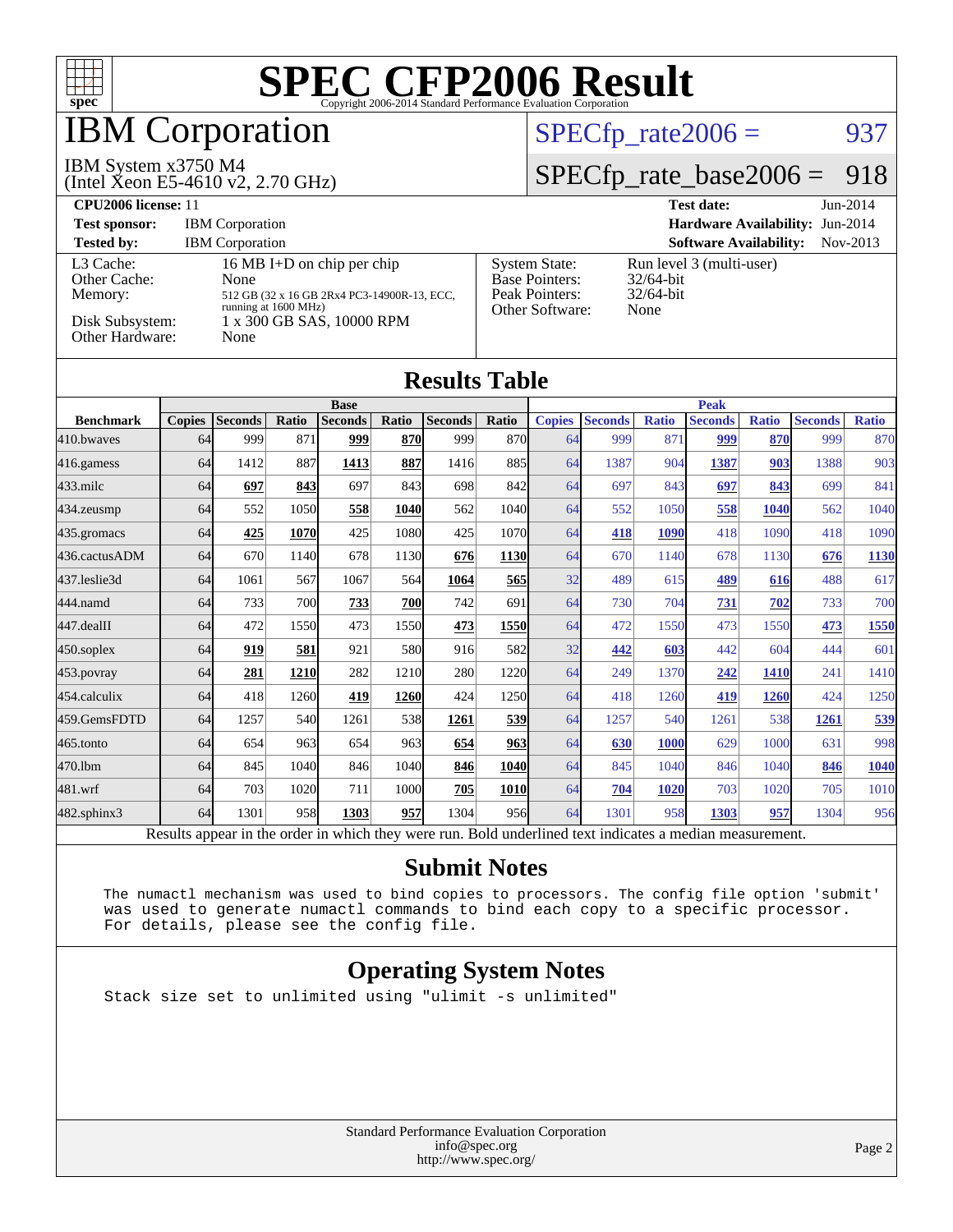

IBM Corporation

 $SPECTp\_rate2006 = 937$ 

(Intel Xeon E5-4610 v2, 2.70 GHz) IBM System x3750 M4

[SPECfp\\_rate\\_base2006 =](http://www.spec.org/auto/cpu2006/Docs/result-fields.html#SPECfpratebase2006) 918

**[CPU2006 license:](http://www.spec.org/auto/cpu2006/Docs/result-fields.html#CPU2006license)** 11 **[Test date:](http://www.spec.org/auto/cpu2006/Docs/result-fields.html#Testdate)** Jun-2014 **[Test sponsor:](http://www.spec.org/auto/cpu2006/Docs/result-fields.html#Testsponsor)** IBM Corporation **[Hardware Availability:](http://www.spec.org/auto/cpu2006/Docs/result-fields.html#HardwareAvailability)** Jun-2014 **[Tested by:](http://www.spec.org/auto/cpu2006/Docs/result-fields.html#Testedby)** IBM Corporation **[Software Availability:](http://www.spec.org/auto/cpu2006/Docs/result-fields.html#SoftwareAvailability)** Nov-2013

#### **[Platform Notes](http://www.spec.org/auto/cpu2006/Docs/result-fields.html#PlatformNotes)**

Standard Performance Evaluation Corporation [info@spec.org](mailto:info@spec.org) <http://www.spec.org/> Page 3 Operating Mode set to Maximum Perfomance in BIOS Sysinfo program /cpu2006.1.2\_14.0\_aug2013/config/sysinfo.rev6818 \$Rev: 6818 \$ \$Date:: 2012-07-17 #\$ e86d102572650a6e4d596a3cee98f191 running on Larry-KongIVB Fri Jun 13 04:53:06 2014 This section contains SUT (System Under Test) info as seen by some common utilities. To remove or add to this section, see: <http://www.spec.org/cpu2006/Docs/config.html#sysinfo> From /proc/cpuinfo model name : Intel(R) Xeon(R) CPU E5-4610 v2 @ 2.30GHz 4 "physical id"s (chips) 64 "processors" cores, siblings (Caution: counting these is hw and system dependent. The following excerpts from /proc/cpuinfo might not be reliable. Use with caution.) cpu cores : 8 siblings : 16 physical 0: cores 0 1 2 3 4 5 6 7 physical 1: cores 0 1 2 3 4 5 6 7 physical 2: cores 0 1 2 3 4 5 6 7 physical 3: cores 0 1 2 3 4 5 6 7 cache size : 16384 KB From /proc/meminfo<br>MemTotal: 529085016 kB HugePages\_Total: 0<br>Hugepagesize: 2048 kB Hugepagesize: /usr/bin/lsb\_release -d Red Hat Enterprise Linux Server release 6.5 (Santiago) From /etc/\*release\* /etc/\*version\* redhat-release: Red Hat Enterprise Linux Server release 6.5 (Santiago) system-release: Red Hat Enterprise Linux Server release 6.5 (Santiago) system-release-cpe: cpe:/o:redhat:enterprise\_linux:6server:ga:server uname -a: Linux Larry-KongIVB 2.6.32-431.el6.x86\_64 #1 SMP Sun Nov 10 22:19:54 EST 2013 x86\_64 x86\_64 x86\_64 GNU/Linux run-level 3 Jun 12 15:01 SPEC is set to: /cpu2006.1.2\_14.0\_aug2013 Filesystem Type Size Used Avail Use% Mounted on /dev/mapper/vg\_larrykongivb-lv\_root ext4 264G 100G 151G 40% / Additional information from dmidecode: BIOS IBM -[KOE141AUS-1.50]- 05/03/2014 Memory: 31x Micron 36JSF2G72PZ-1G9E1 16 GB 1600 MHz 2 rank 16x Not Specified Not Specified Continued on next page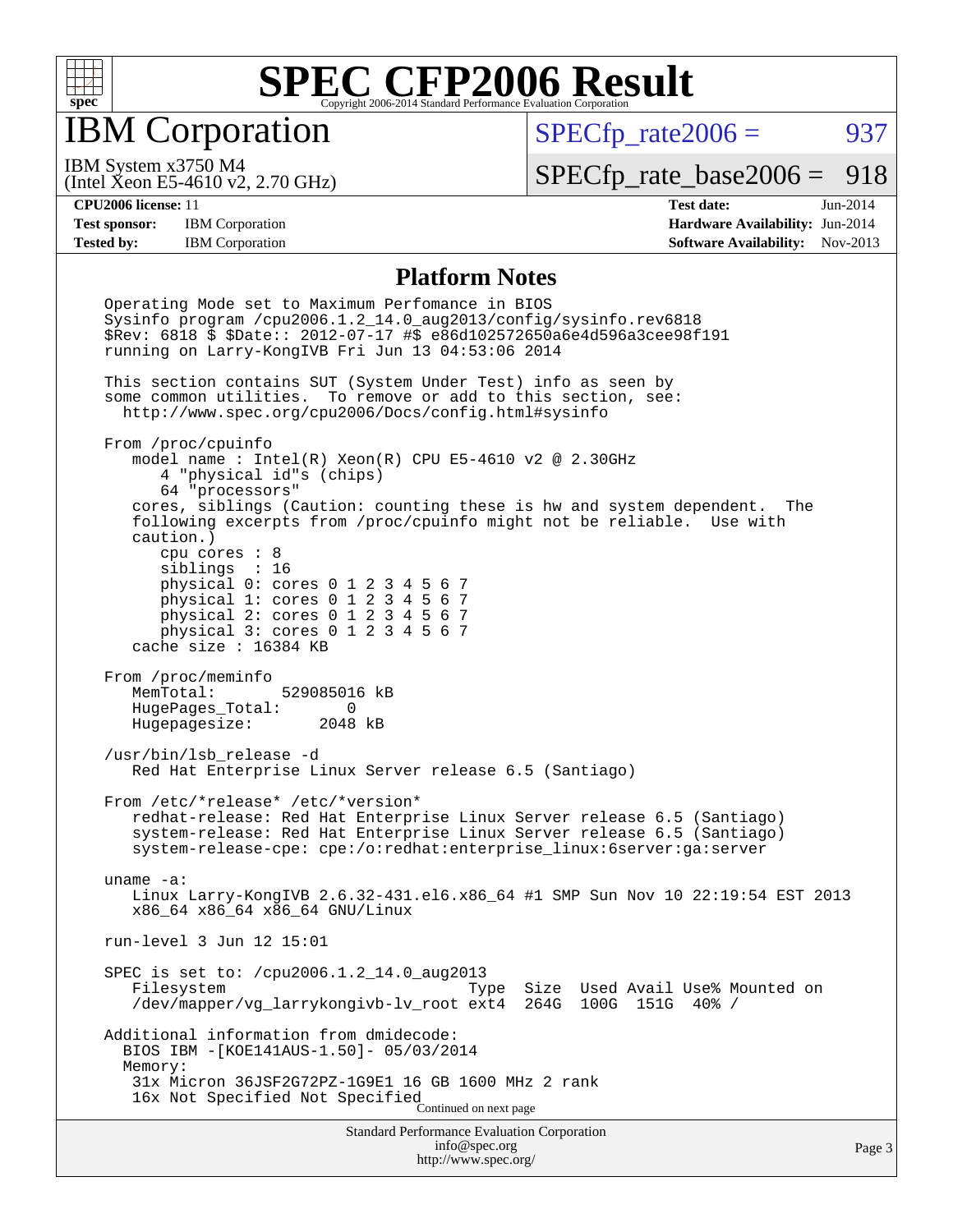

IBM Corporation

 $SPECTp\_rate2006 = 937$ 

(Intel Xeon E5-4610 v2, 2.70 GHz) IBM System x3750 M4

[SPECfp\\_rate\\_base2006 =](http://www.spec.org/auto/cpu2006/Docs/result-fields.html#SPECfpratebase2006) 918

**[CPU2006 license:](http://www.spec.org/auto/cpu2006/Docs/result-fields.html#CPU2006license)** 11 **[Test date:](http://www.spec.org/auto/cpu2006/Docs/result-fields.html#Testdate)** Jun-2014 **[Test sponsor:](http://www.spec.org/auto/cpu2006/Docs/result-fields.html#Testsponsor)** IBM Corporation **[Hardware Availability:](http://www.spec.org/auto/cpu2006/Docs/result-fields.html#HardwareAvailability)** Jun-2014 **[Tested by:](http://www.spec.org/auto/cpu2006/Docs/result-fields.html#Testedby)** IBM Corporation **[Software Availability:](http://www.spec.org/auto/cpu2006/Docs/result-fields.html#SoftwareAvailability)** Nov-2013

#### **[Platform Notes \(Continued\)](http://www.spec.org/auto/cpu2006/Docs/result-fields.html#PlatformNotes)**

1x Samsung M393B2G70QH0-CMA 16 GB 1600 MHz 2 rank

(End of data from sysinfo program)

#### **[General Notes](http://www.spec.org/auto/cpu2006/Docs/result-fields.html#GeneralNotes)**

Environment variables set by runspec before the start of the run: LD\_LIBRARY\_PATH = "/cpu2006.1.2\_14.0\_aug2013/libs/32:/cpu2006.1.2\_14.0\_aug2013/libs/64:/cpu2006.1.2\_14.0\_aug2013/sh"

 Binaries compiled on a system with 1x Core i7-860 CPU + 8GB memory using RedHat EL 6.4 Transparent Huge Pages enabled with: echo always > /sys/kernel/mm/redhat\_transparent\_hugepage/enabled Filesystem page cache cleared with: echo 1> /proc/sys/vm/drop\_caches runspec command invoked through numactl i.e.: numactl --interleave=all runspec <etc>

### **[Base Compiler Invocation](http://www.spec.org/auto/cpu2006/Docs/result-fields.html#BaseCompilerInvocation)**

[C benchmarks](http://www.spec.org/auto/cpu2006/Docs/result-fields.html#Cbenchmarks):  $\frac{1}{2}$ cc  $-\text{m64}$ 

[C++ benchmarks:](http://www.spec.org/auto/cpu2006/Docs/result-fields.html#CXXbenchmarks) [icpc -m64](http://www.spec.org/cpu2006/results/res2014q3/cpu2006-20140616-29908.flags.html#user_CXXbase_intel_icpc_64bit_bedb90c1146cab66620883ef4f41a67e)

[Fortran benchmarks](http://www.spec.org/auto/cpu2006/Docs/result-fields.html#Fortranbenchmarks): [ifort -m64](http://www.spec.org/cpu2006/results/res2014q3/cpu2006-20140616-29908.flags.html#user_FCbase_intel_ifort_64bit_ee9d0fb25645d0210d97eb0527dcc06e)

[Benchmarks using both Fortran and C](http://www.spec.org/auto/cpu2006/Docs/result-fields.html#BenchmarksusingbothFortranandC): [icc -m64](http://www.spec.org/cpu2006/results/res2014q3/cpu2006-20140616-29908.flags.html#user_CC_FCbase_intel_icc_64bit_0b7121f5ab7cfabee23d88897260401c) [ifort -m64](http://www.spec.org/cpu2006/results/res2014q3/cpu2006-20140616-29908.flags.html#user_CC_FCbase_intel_ifort_64bit_ee9d0fb25645d0210d97eb0527dcc06e)

### **[Base Portability Flags](http://www.spec.org/auto/cpu2006/Docs/result-fields.html#BasePortabilityFlags)**

| 410.bwaves: - DSPEC CPU LP64               |  |
|--------------------------------------------|--|
| 416.gamess: -DSPEC_CPU_LP64                |  |
| 433.milc: -DSPEC CPU LP64                  |  |
| 434.zeusmp: - DSPEC_CPU_LP64               |  |
| 435.gromacs: -DSPEC_CPU_LP64 -nofor_main   |  |
| 436.cactusADM: -DSPEC CPU LP64 -nofor main |  |
| 437.leslie3d: -DSPEC CPU LP64              |  |
| 444.namd: -DSPEC CPU LP64                  |  |
| 447.dealII: -DSPEC CPU LP64                |  |
| 450.soplex: -DSPEC_CPU_LP64                |  |
| 453.povray: -DSPEC_CPU_LP64                |  |
| 454.calculix: -DSPEC_CPU_LP64 -nofor_main  |  |

Continued on next page

Standard Performance Evaluation Corporation [info@spec.org](mailto:info@spec.org) <http://www.spec.org/>

Page 4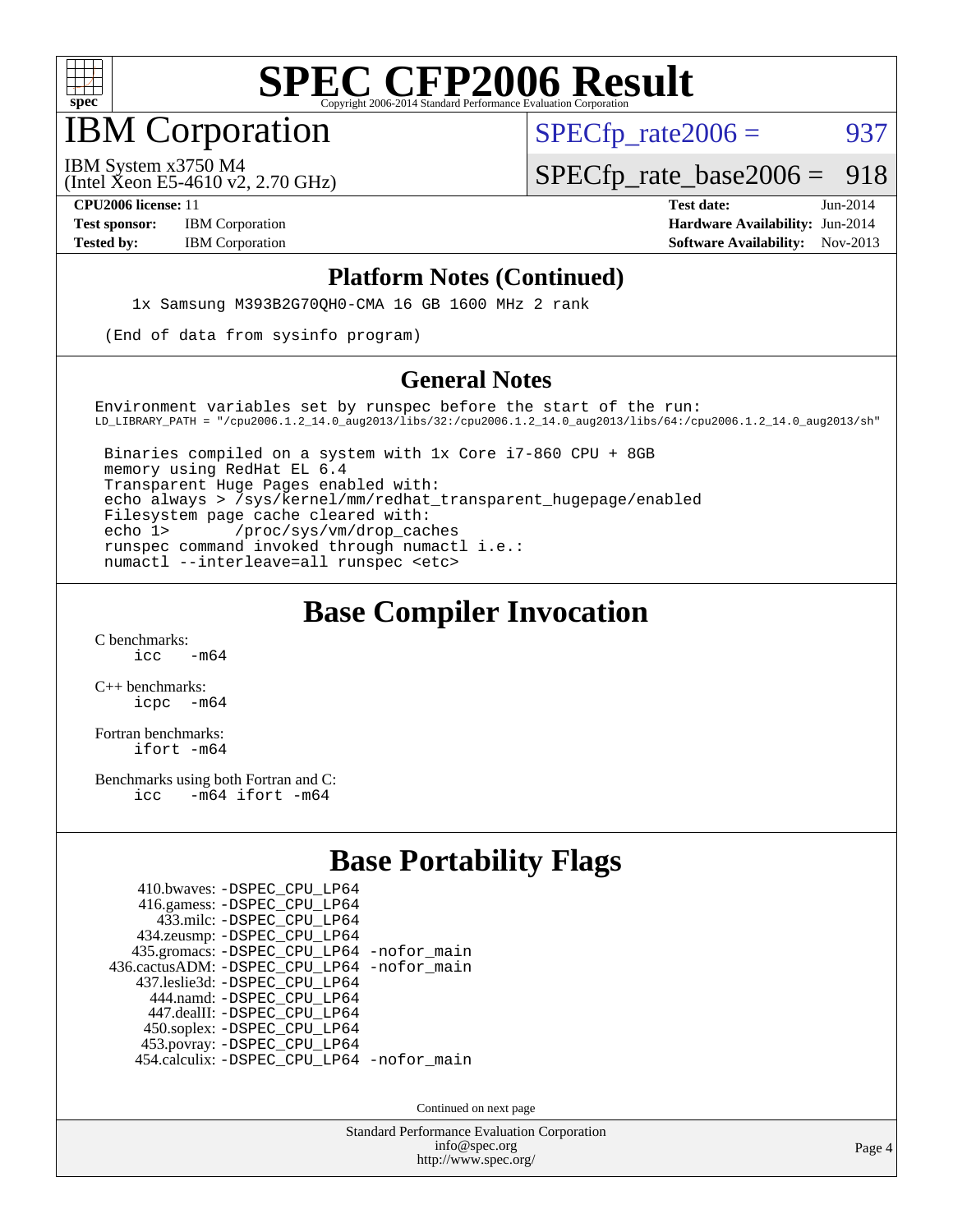

IBM Corporation

 $SPECTp\_rate2006 = 937$ 

(Intel Xeon E5-4610 v2, 2.70 GHz) IBM System x3750 M4

[SPECfp\\_rate\\_base2006 =](http://www.spec.org/auto/cpu2006/Docs/result-fields.html#SPECfpratebase2006) 918

**[CPU2006 license:](http://www.spec.org/auto/cpu2006/Docs/result-fields.html#CPU2006license)** 11 **[Test date:](http://www.spec.org/auto/cpu2006/Docs/result-fields.html#Testdate)** Jun-2014 **[Test sponsor:](http://www.spec.org/auto/cpu2006/Docs/result-fields.html#Testsponsor)** IBM Corporation **[Hardware Availability:](http://www.spec.org/auto/cpu2006/Docs/result-fields.html#HardwareAvailability)** Jun-2014 [Tested by:](http://www.spec.org/auto/cpu2006/Docs/result-fields.html#Testedby) IBM Corporation **[Software Availability:](http://www.spec.org/auto/cpu2006/Docs/result-fields.html#SoftwareAvailability)** Nov-2013

### **[Base Portability Flags \(Continued\)](http://www.spec.org/auto/cpu2006/Docs/result-fields.html#BasePortabilityFlags)**

 459.GemsFDTD: [-DSPEC\\_CPU\\_LP64](http://www.spec.org/cpu2006/results/res2014q3/cpu2006-20140616-29908.flags.html#suite_basePORTABILITY459_GemsFDTD_DSPEC_CPU_LP64) 465.tonto: [-DSPEC\\_CPU\\_LP64](http://www.spec.org/cpu2006/results/res2014q3/cpu2006-20140616-29908.flags.html#suite_basePORTABILITY465_tonto_DSPEC_CPU_LP64) 470.lbm: [-DSPEC\\_CPU\\_LP64](http://www.spec.org/cpu2006/results/res2014q3/cpu2006-20140616-29908.flags.html#suite_basePORTABILITY470_lbm_DSPEC_CPU_LP64) 482.sphinx3: [-DSPEC\\_CPU\\_LP64](http://www.spec.org/cpu2006/results/res2014q3/cpu2006-20140616-29908.flags.html#suite_basePORTABILITY482_sphinx3_DSPEC_CPU_LP64)

481.wrf: [-DSPEC\\_CPU\\_LP64](http://www.spec.org/cpu2006/results/res2014q3/cpu2006-20140616-29908.flags.html#suite_basePORTABILITY481_wrf_DSPEC_CPU_LP64) [-DSPEC\\_CPU\\_CASE\\_FLAG](http://www.spec.org/cpu2006/results/res2014q3/cpu2006-20140616-29908.flags.html#b481.wrf_baseCPORTABILITY_DSPEC_CPU_CASE_FLAG) [-DSPEC\\_CPU\\_LINUX](http://www.spec.org/cpu2006/results/res2014q3/cpu2006-20140616-29908.flags.html#b481.wrf_baseCPORTABILITY_DSPEC_CPU_LINUX)

**[Base Optimization Flags](http://www.spec.org/auto/cpu2006/Docs/result-fields.html#BaseOptimizationFlags)**

[C benchmarks](http://www.spec.org/auto/cpu2006/Docs/result-fields.html#Cbenchmarks):

[-xAVX](http://www.spec.org/cpu2006/results/res2014q3/cpu2006-20140616-29908.flags.html#user_CCbase_f-xAVX) [-ipo](http://www.spec.org/cpu2006/results/res2014q3/cpu2006-20140616-29908.flags.html#user_CCbase_f-ipo) [-O3](http://www.spec.org/cpu2006/results/res2014q3/cpu2006-20140616-29908.flags.html#user_CCbase_f-O3) [-no-prec-div](http://www.spec.org/cpu2006/results/res2014q3/cpu2006-20140616-29908.flags.html#user_CCbase_f-no-prec-div) [-opt-prefetch](http://www.spec.org/cpu2006/results/res2014q3/cpu2006-20140616-29908.flags.html#user_CCbase_f-opt-prefetch) [-auto-p32](http://www.spec.org/cpu2006/results/res2014q3/cpu2006-20140616-29908.flags.html#user_CCbase_f-auto-p32) [-ansi-alias](http://www.spec.org/cpu2006/results/res2014q3/cpu2006-20140616-29908.flags.html#user_CCbase_f-ansi-alias) [-opt-mem-layout-trans=3](http://www.spec.org/cpu2006/results/res2014q3/cpu2006-20140616-29908.flags.html#user_CCbase_f-opt-mem-layout-trans_a7b82ad4bd7abf52556d4961a2ae94d5)

[C++ benchmarks:](http://www.spec.org/auto/cpu2006/Docs/result-fields.html#CXXbenchmarks)

[-xAVX](http://www.spec.org/cpu2006/results/res2014q3/cpu2006-20140616-29908.flags.html#user_CXXbase_f-xAVX) [-ipo](http://www.spec.org/cpu2006/results/res2014q3/cpu2006-20140616-29908.flags.html#user_CXXbase_f-ipo) [-O3](http://www.spec.org/cpu2006/results/res2014q3/cpu2006-20140616-29908.flags.html#user_CXXbase_f-O3) [-no-prec-div](http://www.spec.org/cpu2006/results/res2014q3/cpu2006-20140616-29908.flags.html#user_CXXbase_f-no-prec-div) [-opt-prefetch](http://www.spec.org/cpu2006/results/res2014q3/cpu2006-20140616-29908.flags.html#user_CXXbase_f-opt-prefetch) [-auto-p32](http://www.spec.org/cpu2006/results/res2014q3/cpu2006-20140616-29908.flags.html#user_CXXbase_f-auto-p32) [-ansi-alias](http://www.spec.org/cpu2006/results/res2014q3/cpu2006-20140616-29908.flags.html#user_CXXbase_f-ansi-alias) [-opt-mem-layout-trans=3](http://www.spec.org/cpu2006/results/res2014q3/cpu2006-20140616-29908.flags.html#user_CXXbase_f-opt-mem-layout-trans_a7b82ad4bd7abf52556d4961a2ae94d5)

[Fortran benchmarks](http://www.spec.org/auto/cpu2006/Docs/result-fields.html#Fortranbenchmarks): [-xAVX](http://www.spec.org/cpu2006/results/res2014q3/cpu2006-20140616-29908.flags.html#user_FCbase_f-xAVX) [-ipo](http://www.spec.org/cpu2006/results/res2014q3/cpu2006-20140616-29908.flags.html#user_FCbase_f-ipo) [-O3](http://www.spec.org/cpu2006/results/res2014q3/cpu2006-20140616-29908.flags.html#user_FCbase_f-O3) [-no-prec-div](http://www.spec.org/cpu2006/results/res2014q3/cpu2006-20140616-29908.flags.html#user_FCbase_f-no-prec-div) [-opt-prefetch](http://www.spec.org/cpu2006/results/res2014q3/cpu2006-20140616-29908.flags.html#user_FCbase_f-opt-prefetch)

[Benchmarks using both Fortran and C](http://www.spec.org/auto/cpu2006/Docs/result-fields.html#BenchmarksusingbothFortranandC):

[-xAVX](http://www.spec.org/cpu2006/results/res2014q3/cpu2006-20140616-29908.flags.html#user_CC_FCbase_f-xAVX) [-ipo](http://www.spec.org/cpu2006/results/res2014q3/cpu2006-20140616-29908.flags.html#user_CC_FCbase_f-ipo) [-O3](http://www.spec.org/cpu2006/results/res2014q3/cpu2006-20140616-29908.flags.html#user_CC_FCbase_f-O3) [-no-prec-div](http://www.spec.org/cpu2006/results/res2014q3/cpu2006-20140616-29908.flags.html#user_CC_FCbase_f-no-prec-div) [-opt-prefetch](http://www.spec.org/cpu2006/results/res2014q3/cpu2006-20140616-29908.flags.html#user_CC_FCbase_f-opt-prefetch) [-auto-p32](http://www.spec.org/cpu2006/results/res2014q3/cpu2006-20140616-29908.flags.html#user_CC_FCbase_f-auto-p32) [-ansi-alias](http://www.spec.org/cpu2006/results/res2014q3/cpu2006-20140616-29908.flags.html#user_CC_FCbase_f-ansi-alias) [-opt-mem-layout-trans=3](http://www.spec.org/cpu2006/results/res2014q3/cpu2006-20140616-29908.flags.html#user_CC_FCbase_f-opt-mem-layout-trans_a7b82ad4bd7abf52556d4961a2ae94d5)

#### **[Peak Compiler Invocation](http://www.spec.org/auto/cpu2006/Docs/result-fields.html#PeakCompilerInvocation)**

[C benchmarks](http://www.spec.org/auto/cpu2006/Docs/result-fields.html#Cbenchmarks):  $\text{icc}$   $-\text{m64}$ 

[C++ benchmarks \(except as noted below\):](http://www.spec.org/auto/cpu2006/Docs/result-fields.html#CXXbenchmarksexceptasnotedbelow) [icpc -m64](http://www.spec.org/cpu2006/results/res2014q3/cpu2006-20140616-29908.flags.html#user_CXXpeak_intel_icpc_64bit_bedb90c1146cab66620883ef4f41a67e)

450.soplex: [icpc -m32](http://www.spec.org/cpu2006/results/res2014q3/cpu2006-20140616-29908.flags.html#user_peakCXXLD450_soplex_intel_icpc_4e5a5ef1a53fd332b3c49e69c3330699)

[Fortran benchmarks](http://www.spec.org/auto/cpu2006/Docs/result-fields.html#Fortranbenchmarks): [ifort -m64](http://www.spec.org/cpu2006/results/res2014q3/cpu2006-20140616-29908.flags.html#user_FCpeak_intel_ifort_64bit_ee9d0fb25645d0210d97eb0527dcc06e)

[Benchmarks using both Fortran and C](http://www.spec.org/auto/cpu2006/Docs/result-fields.html#BenchmarksusingbothFortranandC): [icc -m64](http://www.spec.org/cpu2006/results/res2014q3/cpu2006-20140616-29908.flags.html#user_CC_FCpeak_intel_icc_64bit_0b7121f5ab7cfabee23d88897260401c) [ifort -m64](http://www.spec.org/cpu2006/results/res2014q3/cpu2006-20140616-29908.flags.html#user_CC_FCpeak_intel_ifort_64bit_ee9d0fb25645d0210d97eb0527dcc06e)

### **[Peak Portability Flags](http://www.spec.org/auto/cpu2006/Docs/result-fields.html#PeakPortabilityFlags)**

 410.bwaves: [-DSPEC\\_CPU\\_LP64](http://www.spec.org/cpu2006/results/res2014q3/cpu2006-20140616-29908.flags.html#suite_peakPORTABILITY410_bwaves_DSPEC_CPU_LP64) 416.gamess: [-DSPEC\\_CPU\\_LP64](http://www.spec.org/cpu2006/results/res2014q3/cpu2006-20140616-29908.flags.html#suite_peakPORTABILITY416_gamess_DSPEC_CPU_LP64)

Continued on next page

Standard Performance Evaluation Corporation [info@spec.org](mailto:info@spec.org) <http://www.spec.org/>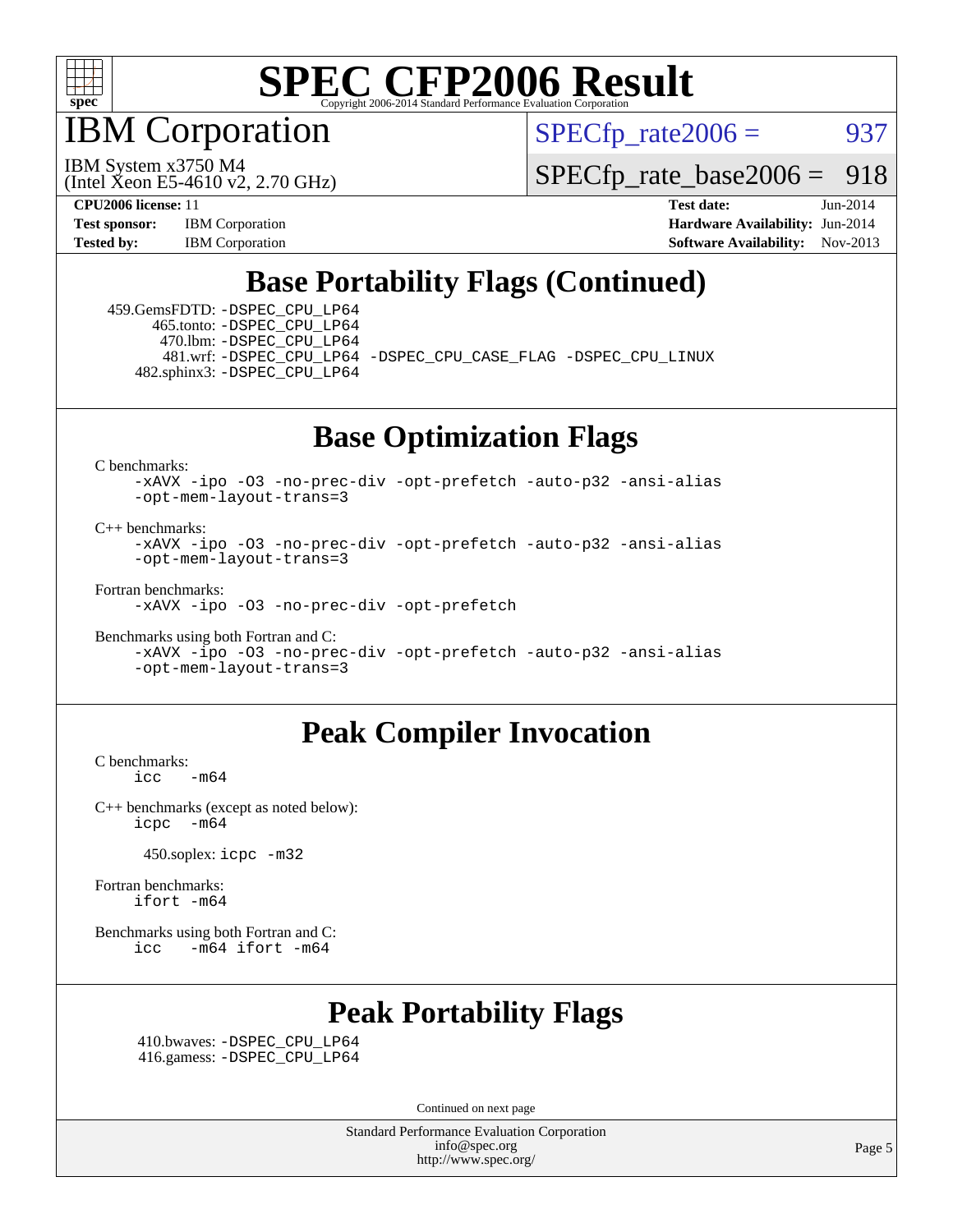

**BM** Corporation

 $SPECTp\_rate2006 = 937$ 

(Intel Xeon E5-4610 v2, 2.70 GHz) IBM System x3750 M4

[SPECfp\\_rate\\_base2006 =](http://www.spec.org/auto/cpu2006/Docs/result-fields.html#SPECfpratebase2006) 918

| <b>Test sponsor:</b> | <b>IBM</b> Corporation |
|----------------------|------------------------|
| <b>Tested by:</b>    | <b>IBM</b> Corporation |

**[CPU2006 license:](http://www.spec.org/auto/cpu2006/Docs/result-fields.html#CPU2006license)** 11 **[Test date:](http://www.spec.org/auto/cpu2006/Docs/result-fields.html#Testdate)** Jun-2014 **[Hardware Availability:](http://www.spec.org/auto/cpu2006/Docs/result-fields.html#HardwareAvailability)** Jun-2014 **[Software Availability:](http://www.spec.org/auto/cpu2006/Docs/result-fields.html#SoftwareAvailability)** Nov-2013

## **[Peak Portability Flags \(Continued\)](http://www.spec.org/auto/cpu2006/Docs/result-fields.html#PeakPortabilityFlags)**

 433.milc: [-DSPEC\\_CPU\\_LP64](http://www.spec.org/cpu2006/results/res2014q3/cpu2006-20140616-29908.flags.html#suite_peakPORTABILITY433_milc_DSPEC_CPU_LP64) 434.zeusmp: [-DSPEC\\_CPU\\_LP64](http://www.spec.org/cpu2006/results/res2014q3/cpu2006-20140616-29908.flags.html#suite_peakPORTABILITY434_zeusmp_DSPEC_CPU_LP64) 435.gromacs: [-DSPEC\\_CPU\\_LP64](http://www.spec.org/cpu2006/results/res2014q3/cpu2006-20140616-29908.flags.html#suite_peakPORTABILITY435_gromacs_DSPEC_CPU_LP64) [-nofor\\_main](http://www.spec.org/cpu2006/results/res2014q3/cpu2006-20140616-29908.flags.html#user_peakLDPORTABILITY435_gromacs_f-nofor_main) 436.cactusADM: [-DSPEC\\_CPU\\_LP64](http://www.spec.org/cpu2006/results/res2014q3/cpu2006-20140616-29908.flags.html#suite_peakPORTABILITY436_cactusADM_DSPEC_CPU_LP64) [-nofor\\_main](http://www.spec.org/cpu2006/results/res2014q3/cpu2006-20140616-29908.flags.html#user_peakLDPORTABILITY436_cactusADM_f-nofor_main) 437.leslie3d: [-DSPEC\\_CPU\\_LP64](http://www.spec.org/cpu2006/results/res2014q3/cpu2006-20140616-29908.flags.html#suite_peakPORTABILITY437_leslie3d_DSPEC_CPU_LP64) 444.namd: [-DSPEC\\_CPU\\_LP64](http://www.spec.org/cpu2006/results/res2014q3/cpu2006-20140616-29908.flags.html#suite_peakPORTABILITY444_namd_DSPEC_CPU_LP64) 447.dealII: [-DSPEC\\_CPU\\_LP64](http://www.spec.org/cpu2006/results/res2014q3/cpu2006-20140616-29908.flags.html#suite_peakPORTABILITY447_dealII_DSPEC_CPU_LP64) 453.povray: [-DSPEC\\_CPU\\_LP64](http://www.spec.org/cpu2006/results/res2014q3/cpu2006-20140616-29908.flags.html#suite_peakPORTABILITY453_povray_DSPEC_CPU_LP64) 454.calculix: [-DSPEC\\_CPU\\_LP64](http://www.spec.org/cpu2006/results/res2014q3/cpu2006-20140616-29908.flags.html#suite_peakPORTABILITY454_calculix_DSPEC_CPU_LP64) [-nofor\\_main](http://www.spec.org/cpu2006/results/res2014q3/cpu2006-20140616-29908.flags.html#user_peakLDPORTABILITY454_calculix_f-nofor_main) 459.GemsFDTD: [-DSPEC\\_CPU\\_LP64](http://www.spec.org/cpu2006/results/res2014q3/cpu2006-20140616-29908.flags.html#suite_peakPORTABILITY459_GemsFDTD_DSPEC_CPU_LP64) 465.tonto: [-DSPEC\\_CPU\\_LP64](http://www.spec.org/cpu2006/results/res2014q3/cpu2006-20140616-29908.flags.html#suite_peakPORTABILITY465_tonto_DSPEC_CPU_LP64) 470.lbm: [-DSPEC\\_CPU\\_LP64](http://www.spec.org/cpu2006/results/res2014q3/cpu2006-20140616-29908.flags.html#suite_peakPORTABILITY470_lbm_DSPEC_CPU_LP64) 481.wrf: [-DSPEC\\_CPU\\_LP64](http://www.spec.org/cpu2006/results/res2014q3/cpu2006-20140616-29908.flags.html#suite_peakPORTABILITY481_wrf_DSPEC_CPU_LP64) [-DSPEC\\_CPU\\_CASE\\_FLAG](http://www.spec.org/cpu2006/results/res2014q3/cpu2006-20140616-29908.flags.html#b481.wrf_peakCPORTABILITY_DSPEC_CPU_CASE_FLAG) [-DSPEC\\_CPU\\_LINUX](http://www.spec.org/cpu2006/results/res2014q3/cpu2006-20140616-29908.flags.html#b481.wrf_peakCPORTABILITY_DSPEC_CPU_LINUX)

482.sphinx3: [-DSPEC\\_CPU\\_LP64](http://www.spec.org/cpu2006/results/res2014q3/cpu2006-20140616-29908.flags.html#suite_peakPORTABILITY482_sphinx3_DSPEC_CPU_LP64)

## **[Peak Optimization Flags](http://www.spec.org/auto/cpu2006/Docs/result-fields.html#PeakOptimizationFlags)**

[C benchmarks](http://www.spec.org/auto/cpu2006/Docs/result-fields.html#Cbenchmarks):

 433.milc: [-xAVX](http://www.spec.org/cpu2006/results/res2014q3/cpu2006-20140616-29908.flags.html#user_peakPASS2_CFLAGSPASS2_LDFLAGS433_milc_f-xAVX)(pass 2) [-prof-gen](http://www.spec.org/cpu2006/results/res2014q3/cpu2006-20140616-29908.flags.html#user_peakPASS1_CFLAGSPASS1_LDFLAGS433_milc_prof_gen_e43856698f6ca7b7e442dfd80e94a8fc)(pass 1) [-ipo](http://www.spec.org/cpu2006/results/res2014q3/cpu2006-20140616-29908.flags.html#user_peakPASS2_CFLAGSPASS2_LDFLAGS433_milc_f-ipo)(pass 2) [-O3](http://www.spec.org/cpu2006/results/res2014q3/cpu2006-20140616-29908.flags.html#user_peakPASS2_CFLAGSPASS2_LDFLAGS433_milc_f-O3)(pass 2) [-no-prec-div](http://www.spec.org/cpu2006/results/res2014q3/cpu2006-20140616-29908.flags.html#user_peakPASS2_CFLAGSPASS2_LDFLAGS433_milc_f-no-prec-div)(pass 2) [-opt-mem-layout-trans=3](http://www.spec.org/cpu2006/results/res2014q3/cpu2006-20140616-29908.flags.html#user_peakPASS2_CFLAGS433_milc_f-opt-mem-layout-trans_a7b82ad4bd7abf52556d4961a2ae94d5)(pass 2) [-prof-use](http://www.spec.org/cpu2006/results/res2014q3/cpu2006-20140616-29908.flags.html#user_peakPASS2_CFLAGSPASS2_LDFLAGS433_milc_prof_use_bccf7792157ff70d64e32fe3e1250b55)(pass 2) [-auto-ilp32](http://www.spec.org/cpu2006/results/res2014q3/cpu2006-20140616-29908.flags.html#user_peakCOPTIMIZE433_milc_f-auto-ilp32)

 $470$ .lbm: basepeak = yes

 $482$ .sphinx $3$ : basepeak = yes

#### [C++ benchmarks:](http://www.spec.org/auto/cpu2006/Docs/result-fields.html#CXXbenchmarks)

 444.namd: [-xAVX](http://www.spec.org/cpu2006/results/res2014q3/cpu2006-20140616-29908.flags.html#user_peakPASS2_CXXFLAGSPASS2_LDFLAGS444_namd_f-xAVX)(pass 2) [-prof-gen](http://www.spec.org/cpu2006/results/res2014q3/cpu2006-20140616-29908.flags.html#user_peakPASS1_CXXFLAGSPASS1_LDFLAGS444_namd_prof_gen_e43856698f6ca7b7e442dfd80e94a8fc)(pass 1) [-ipo](http://www.spec.org/cpu2006/results/res2014q3/cpu2006-20140616-29908.flags.html#user_peakPASS2_CXXFLAGSPASS2_LDFLAGS444_namd_f-ipo)(pass 2) [-O3](http://www.spec.org/cpu2006/results/res2014q3/cpu2006-20140616-29908.flags.html#user_peakPASS2_CXXFLAGSPASS2_LDFLAGS444_namd_f-O3)(pass 2) [-no-prec-div](http://www.spec.org/cpu2006/results/res2014q3/cpu2006-20140616-29908.flags.html#user_peakPASS2_CXXFLAGSPASS2_LDFLAGS444_namd_f-no-prec-div)(pass 2) [-opt-mem-layout-trans=3](http://www.spec.org/cpu2006/results/res2014q3/cpu2006-20140616-29908.flags.html#user_peakPASS2_CXXFLAGS444_namd_f-opt-mem-layout-trans_a7b82ad4bd7abf52556d4961a2ae94d5)(pass 2) [-prof-use](http://www.spec.org/cpu2006/results/res2014q3/cpu2006-20140616-29908.flags.html#user_peakPASS2_CXXFLAGSPASS2_LDFLAGS444_namd_prof_use_bccf7792157ff70d64e32fe3e1250b55)(pass 2) [-fno-alias](http://www.spec.org/cpu2006/results/res2014q3/cpu2006-20140616-29908.flags.html#user_peakCXXOPTIMIZE444_namd_f-no-alias_694e77f6c5a51e658e82ccff53a9e63a) [-auto-ilp32](http://www.spec.org/cpu2006/results/res2014q3/cpu2006-20140616-29908.flags.html#user_peakCXXOPTIMIZE444_namd_f-auto-ilp32)

447.dealII: basepeak = yes

 450.soplex: [-xAVX](http://www.spec.org/cpu2006/results/res2014q3/cpu2006-20140616-29908.flags.html#user_peakPASS2_CXXFLAGSPASS2_LDFLAGS450_soplex_f-xAVX)(pass 2) [-prof-gen](http://www.spec.org/cpu2006/results/res2014q3/cpu2006-20140616-29908.flags.html#user_peakPASS1_CXXFLAGSPASS1_LDFLAGS450_soplex_prof_gen_e43856698f6ca7b7e442dfd80e94a8fc)(pass 1) [-ipo](http://www.spec.org/cpu2006/results/res2014q3/cpu2006-20140616-29908.flags.html#user_peakPASS2_CXXFLAGSPASS2_LDFLAGS450_soplex_f-ipo)(pass 2) [-O3](http://www.spec.org/cpu2006/results/res2014q3/cpu2006-20140616-29908.flags.html#user_peakPASS2_CXXFLAGSPASS2_LDFLAGS450_soplex_f-O3)(pass 2) [-no-prec-div](http://www.spec.org/cpu2006/results/res2014q3/cpu2006-20140616-29908.flags.html#user_peakPASS2_CXXFLAGSPASS2_LDFLAGS450_soplex_f-no-prec-div)(pass 2) [-opt-mem-layout-trans=3](http://www.spec.org/cpu2006/results/res2014q3/cpu2006-20140616-29908.flags.html#user_peakPASS2_CXXFLAGS450_soplex_f-opt-mem-layout-trans_a7b82ad4bd7abf52556d4961a2ae94d5)(pass 2) [-prof-use](http://www.spec.org/cpu2006/results/res2014q3/cpu2006-20140616-29908.flags.html#user_peakPASS2_CXXFLAGSPASS2_LDFLAGS450_soplex_prof_use_bccf7792157ff70d64e32fe3e1250b55)(pass 2) [-opt-malloc-options=3](http://www.spec.org/cpu2006/results/res2014q3/cpu2006-20140616-29908.flags.html#user_peakOPTIMIZE450_soplex_f-opt-malloc-options_13ab9b803cf986b4ee62f0a5998c2238)

```
 453.povray: -xAVX(pass 2) -prof-gen(pass 1) -ipo(pass 2) -O3(pass 2)
-no-prec-div(pass 2) -opt-mem-layout-trans=3(pass 2)
-prof-use(pass 2) -unroll4 -ansi-alias
```
[Fortran benchmarks](http://www.spec.org/auto/cpu2006/Docs/result-fields.html#Fortranbenchmarks):

 $410.bwaves: basepeak = yes$ 

Continued on next page

Standard Performance Evaluation Corporation [info@spec.org](mailto:info@spec.org) <http://www.spec.org/>